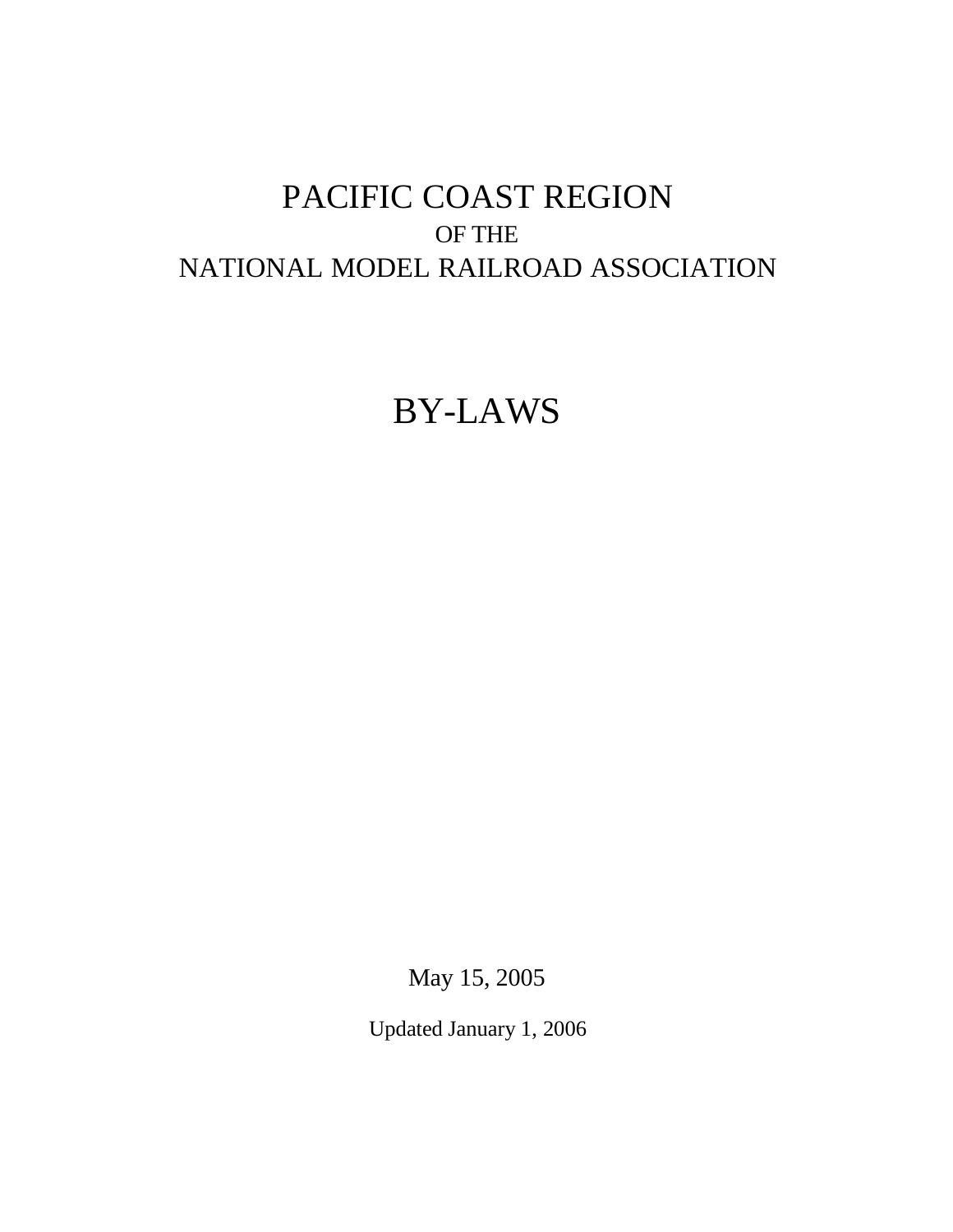#### BY-LAWS

#### TABLE OF CONTENTS

| Article 1 - Name and Territory         |   |
|----------------------------------------|---|
| Article 2 - Membership and Dues        | 1 |
| Article 3 - Management                 | 1 |
| Article 4 - Meetings                   | 2 |
| Article 5 - Departments and Committees | 3 |
| Article 6 - Publications               | 3 |
| Article 7 - Manual of Operations       | 3 |
| Article 8 - Amendment                  | 4 |
| Article 9 - Dissolution                |   |

#### ACKNOWLEDGMENT

- These By-Laws were originally adopted in May 1995.
- They were updated with subsequent amendments and retyped in February 2002, and were approved on May 5, 2002.
- An amendment to reorganize PCR committees into departments was approved on April 27, 2003.
- Amendments to make the By-Laws consistent with the new NMRA Regulations were approved on May 15, 2005, including transitional provisions regarding membership and dues.
- Transitional provisions were deleted January 1, 2006.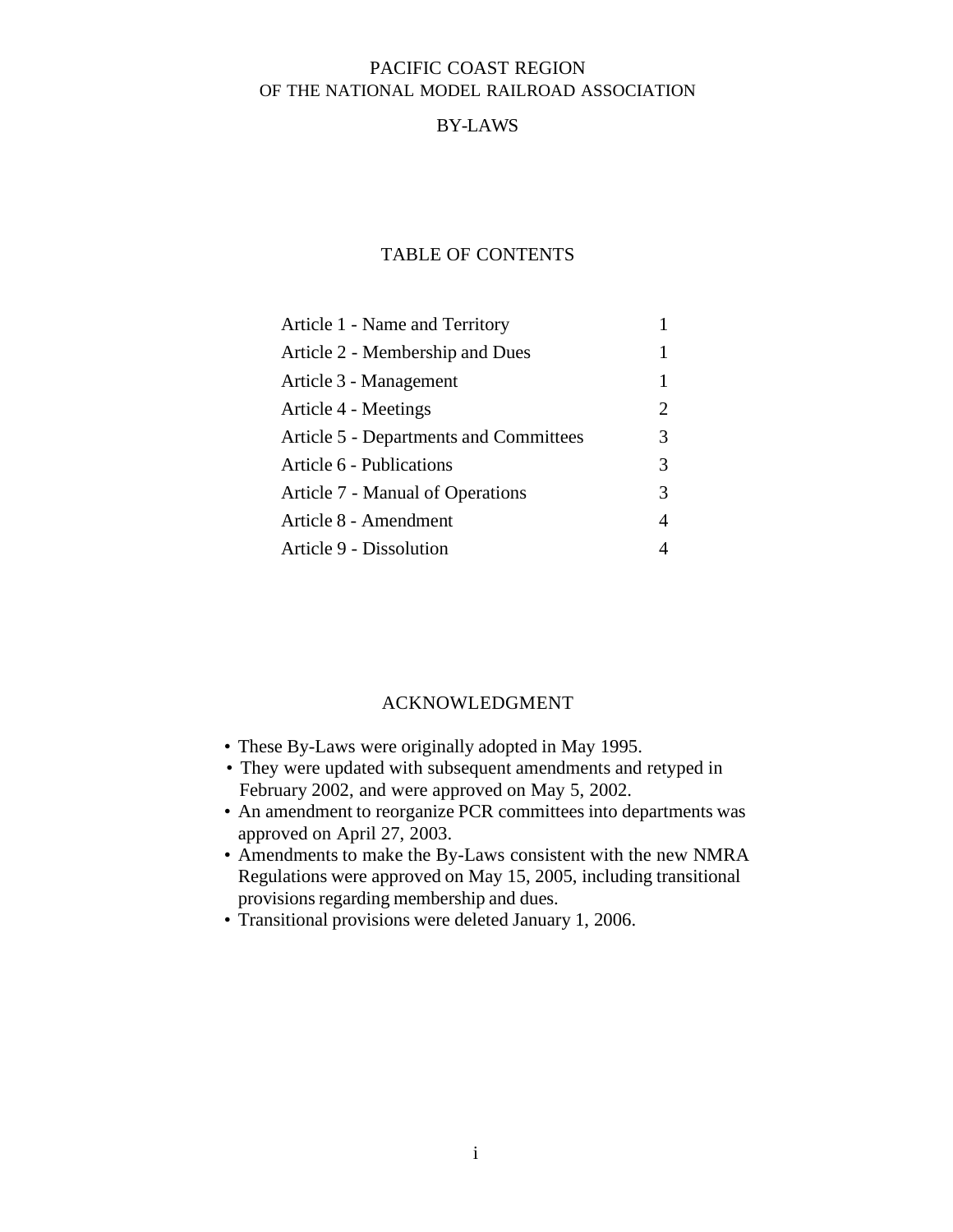## BY-LAWS

#### **ARTICLE 1 – NAME AND TERRITORY**

Section 1. The PACIFIC COAST REGION OF THE NATIONAL MODEL RAILROAD ASSOCIATION (hereinafter "Region" or "PCR" or "Corporation") is organized as a non-profit corporation under the laws of the State of California. The territory of the Region is that described in the Regulations of the National Model Railroad Association (NMRA). The supervision, creation, and territory of the Divisions within the Region shall be under the authority of the Board of Directors of PCR and regulated in accordance with its Manual of Operations.

#### **ARTICLE 2 – MEMBERSHIP AND DUES**

Section 1. The membership categories defined in the NMRA Regulations are applicable to the PCR. An NMRA member residing in the territory of PCR and one of its Divisions, with the exception of Legacy and Corporate members, is automatically a member of PCR and that Division.

Section 2. Single NMRA dues covering the national, Region, and Division levels of membership are established by the NMRA and no additional dues may be imposed by the Region and its Divisions. NMRA will allocate a portion of said dues to PCR to cover Region and Division administration of all NMRA mandated programs and activities.

Section 3. In lieu of dues, the PCR and its Divisions may impose such user and attendance fees and other charges as are necessary to cover the costs of programs, activities, services, and publications.

Section 4. The programs and activities of PCR and its Divisions shall be open to participation by all NMRA members. Additional costs and fees may be charged for NMRA members who reside outside the territory of PCR, but who wish to participate in or receive publications from PCR and any of its Divisions.

Section 5. Anyone who holds office, elected or appointed, in PCR and its Divisions shall be a member of NMRA, PCR, and the applicable Division.

## **ARTICLE 3 – MANAGEMENT**

Section 1. The general management of PCR shall be vested in a Board of Directors, consisting of one Director from each Division, the President, and Vice-President. The Treasurer and Secretary are ex-officio non-voting members of the Board."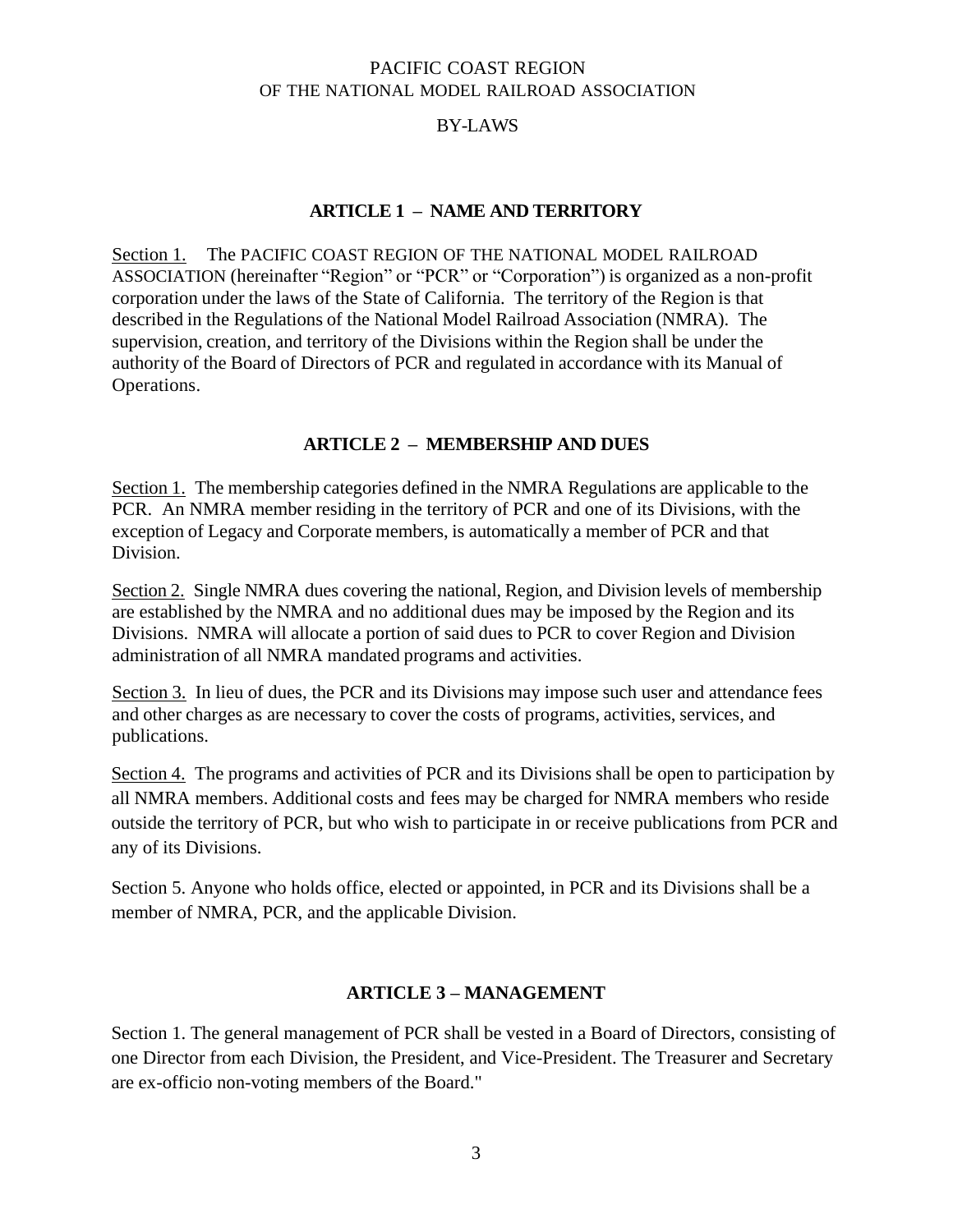## BY-LAWS

## **ARTICLE 3 – MANAGEMENT (continued)**

Section 2. The President and Vice-President shall be elected by the membership of PCR and shall hold office for a term of two years beginning at the Annual Business Meeting of PCR in odd years. The President and Vice-President may not succeed themselves more than once in the same office.

Section 3. The Directors shall be elected by the membership of their respective Divisions and shall hold office for a term of two years beginning at the Annual Board of Directors Meeting of PCR in even years. No Director may serve for more than two consecutive terms.

Section 4. The Secretary and Treasurer shall each be appointed by the President and shall serve a term of two years beginning at the Annual Meeting of PCR in odd years.

Section 5. Each Department of PCR shall be managed by a Manager as provided in Article 5.

Section 6. Each Division shall be managed by a Superintendent, a Chief Clerk, and a Paymaster elected by the membership of the Division and shall be under the supervision of the Board of Directors of PCR. The Chief Clerk and Paymaster may be combined into a single office.

Section 7. The Region's Representive on the Regional Advisory Council (RAC) of NMRA shall be the President or other designee as provided in the PCR Manual of Operations.

Section 8. Should an elected Officer or Director be suspected of misuse, misconduct, detrimental performance or malfeasance in office, he/she can be removed by the following procedures:

- A. A written petition against the Officer or Director signed by a majority of the voting members of the Board of Directors shall constitute suspension from office.
- B. Within 60 days, the Board of Directors shall meet to hear from the parties involved.
- C. If the Board determines that the charges are sustained, a two-thirds majority in favor of the motion to remove him/her from office will effect the action. If not passed, the Officer or Director shall be reinstated.

#### **ARTICLE 4 – MEETINGS**

Section 1. There shall be an Annual Business Meeting of the members which shall be held in conjunction with the Annual Convention as specified in the Manual of Operations.

Section 2. Special Meetings of the Membership may be called by the Board of Directors, and at least 30 days official notice of such meeting shall be given to the members as provided in the Manual of Operations.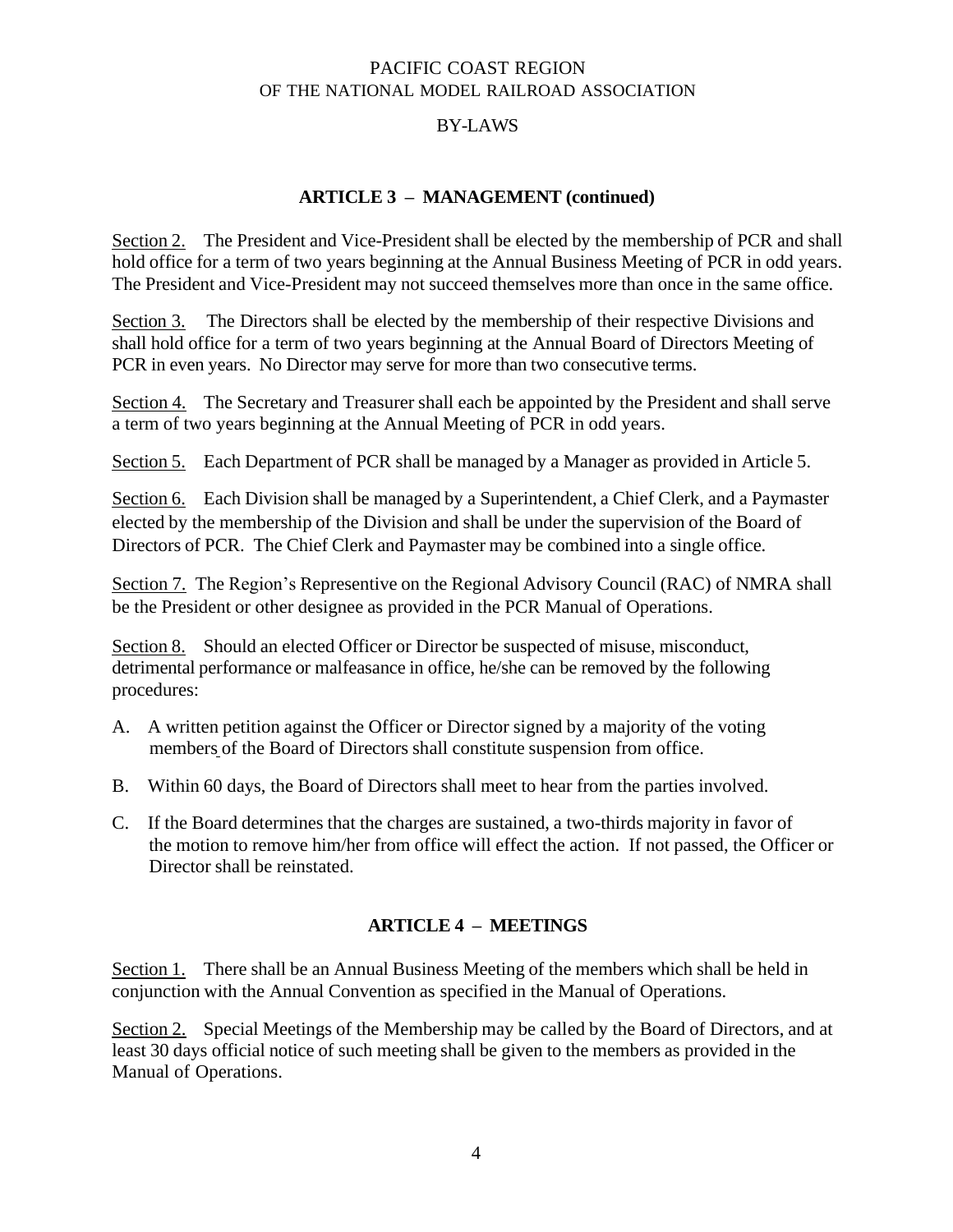## BY-LAWS

## **ARTICLE 4 – MEETINGS (continued)**

Section 3. The Board of Directors shall meet at least semi-annually at the call of the President, with one such meeting preceding the Annual Business Meeting of the membership and shall be held during the Annual Convention as specified in the Manual of Operations.

Section 4. Special Meetings of the Board of Directors may be called by the President or upon written request from three members of the Board of Directors stating the subject and desirability of such meeting.

Section 5. The quorum for any meeting of the Membership shall be thirty-five (35). The quorum for any meeting of the Board of Directorsshall be four (4) voting members.

Section 6. A vacancy in any office of PCR shall be filled in accordance with the procedures as set forth in the Manual of Operations.

## **ARTICLE 5 – DEPARTMENTS AND COMMITTEES**

Section 1. The following Departments are established for the operation of PCR: Administration, Membership, Publications, Convention, Contest, Achievement Program, and Non-Rail Activities. The President shall appoint the Manager of each Department who shall hold office during the President's term. Each Department shall be organized with standing committees and/or staff positions as provided in the Manual of Operations.

Section 2. The President may appoint such special committees as are necessary and their duties and term of office shall be set forth in the appointment.

## **ARTICLE 6 – PUBLICATIONS**

Section 1. The official publication of PCR, as provided in the Manual of Operations, shall be issued to all membership categories, except Family Member, and shall be the responsibility of the Publications Department. It shall carry all official notices to the membership of corporate meetings and all official mail ballots.

#### **ARTICLE 7 – MANUAL OF OPERATIONS**

Section 1. The Manual of Operations is the official guide to the conduct of the business of PCR, its Divisions, Committees, Departments, Directors, and Officers. It may be amended by majority vote of the Board of Directors.